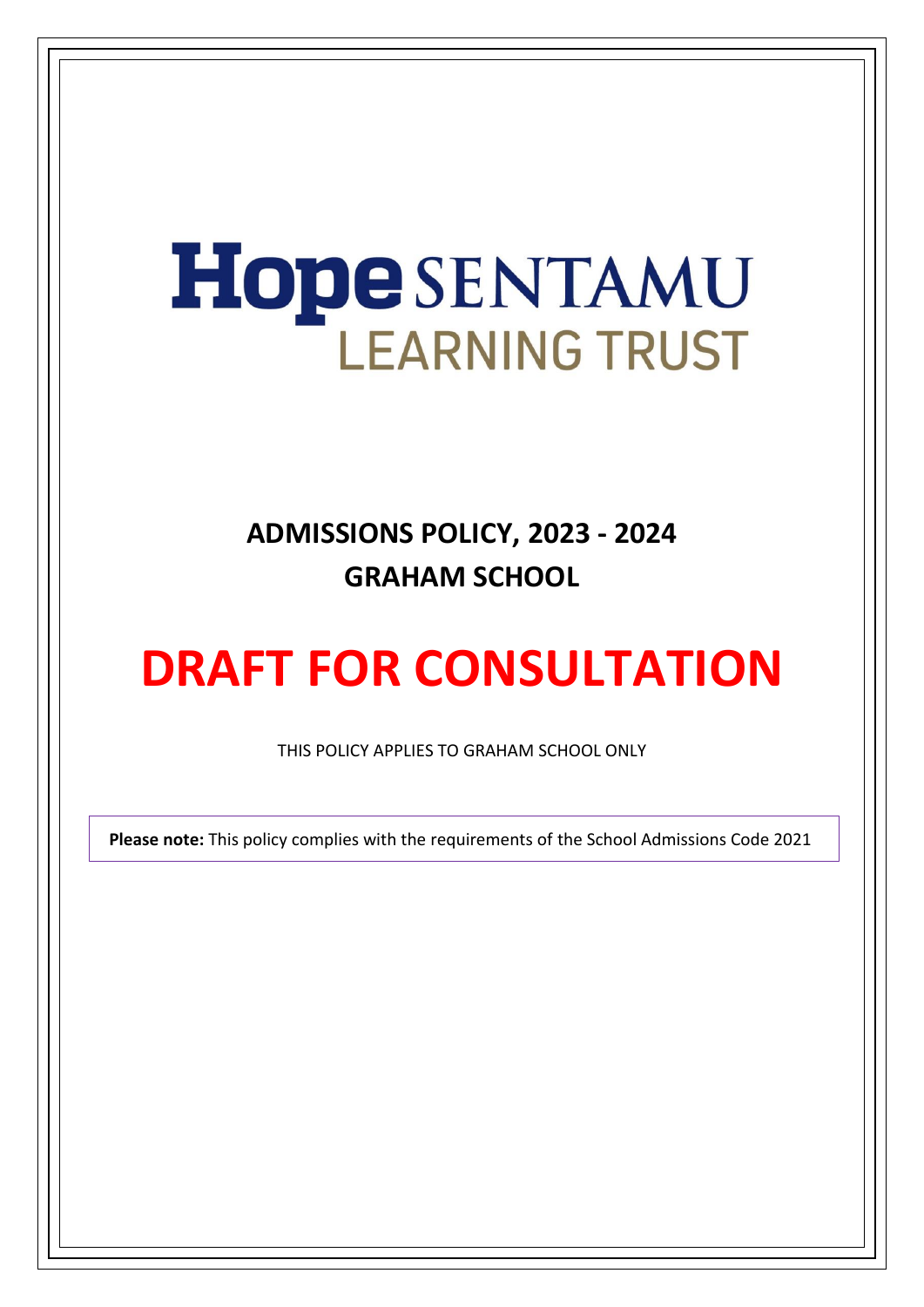

# **Admissions Policy**

# **GRAHAM SCHOOL ADMISSIONS POLICY FOR THE ACADEMIC YEAR 2023-2024**

# **Rationale**

Graham School works within the framework of the Co-ordinated Admissions Arrangements as set out by the North Yorkshire County Council for the admissions into Year 7. A waiting list will be kept until 31 December 2023. Appeals will be heard by an independent panel. Further details can be obtained from the school. For more information about the closing date for applications and the allocation date, please see the NYCC website: [www.northyorks.gov.uk/admissions](http://www.northyorks.gov.uk/admissions)

# **Introduction**

At **Graham School** we welcome all pupils, and places at the school are offered in an open, fair, clear and objective manner. We work to the principle that any parent/carer accessing our admissions arrangements will be able to understand easily how places for that school will be allocated, and will not be alienated or discouraged from applying based on admissions criteria.

#### **Published Admission Number (PAN)**

The Published Admission Number (PAN) is the number of pupils it is intended to admit into the first year group of school. This number for 2023 - 2024 is 240 places.

Admissions to Graham School can be defined as follows:

- 1. **Secondary transfer admissions**; students joining the school at the beginning of Year 7 through the Secondary Transfer Scheme.
- 2. **In-Year Admissions**; students joining a pre-existing year group or students joining the school as an in-year admission.
- 3. **In-Year Fair Access Protocol Admissions**; students joining the school who are admitted through the Collaborative as they are transferring outside the normal admissions round and may find it difficult to secure a school place.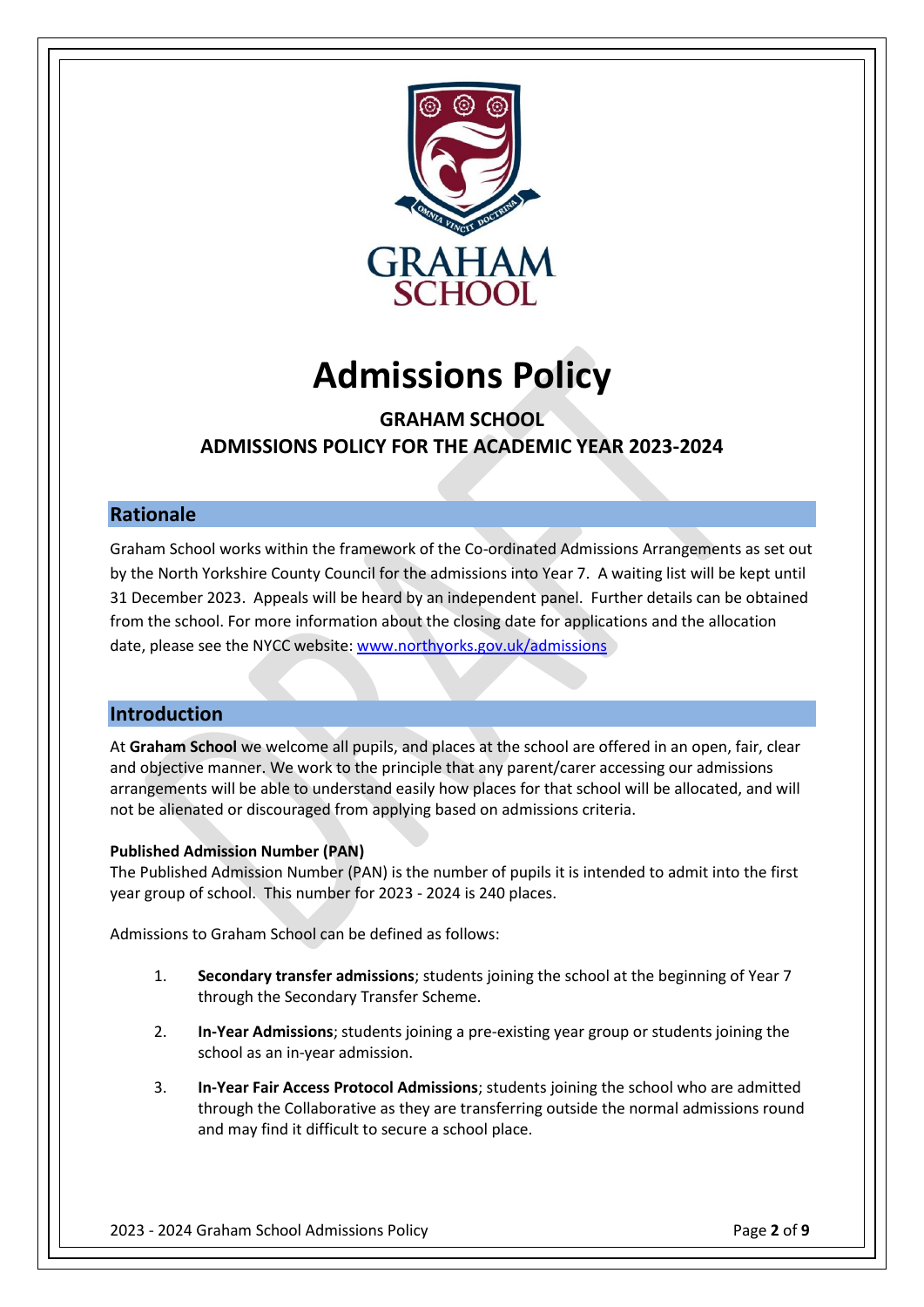## **Guidelines** - **Secondary Transfer Admissions**

- 1. The primary/secondary transfer scheme is co-ordinated by the Local Authority (LA). The LA write to all Year 5 families in June advising them that they should apply on-line for up to 5 secondary schools of their choice.
- 2. The deadline for applications is 31 October. The Local Authority will then allocate school places using the priorities listed above.
- 3. The offer of a single school place will be made to families on 1 March. On or just before this date, schools will receive their Year 7 admission numbers.
- 4. The Year 7 admission list will be held, co-ordinated and updated by the school administrator.
- 5. Scarborough Area Common Transfer Forms will be delivered to the primary schools and completed and returned to School to inform setting, grouping and SEN resourcing.
- 6. The Head of Year 7 together with the SENCo will co-ordinate the sorting of Tutor Groups and will be kept updated as the admission list changes.
- 7. Applications for secondary transfer received by the LA after 2 March will be treated as in year admissions.

# **Educational Health and Care Plan (EHCP) Admissions**

All governing bodies are required by section 324 of the Education Act 1996 to admit to the school a child with an Educational Health and Care Plan (EHCP) that names the school. This is not an oversubscription criterion. This relates only to children who have undergone statutory assessment and for whom a final Educational Health and Care Plan has been issued.

If the number of applications exceeds the Published Admission Number (PAN), after the admission of children where the school is named in the Education Health and Care Plan the following oversubscription criteria will apply:

# **Oversubscription Criteria - Priority listings**

#### **Priority Group 1:**

#### **Children who are either currently or have previously been 'looked after'**

A 'looked after child' or a child who was previously looked after but immediately after being looked after became subject to an adoption, child arrangements, or special guardianship order including those who appear [to the admission authority] to have been in state care outside of England and ceased to be in state care as a result of being adopted. A looked after child is a child who is (a) in the care of a local authority, or (b) being provided with accommodation by a local authority in the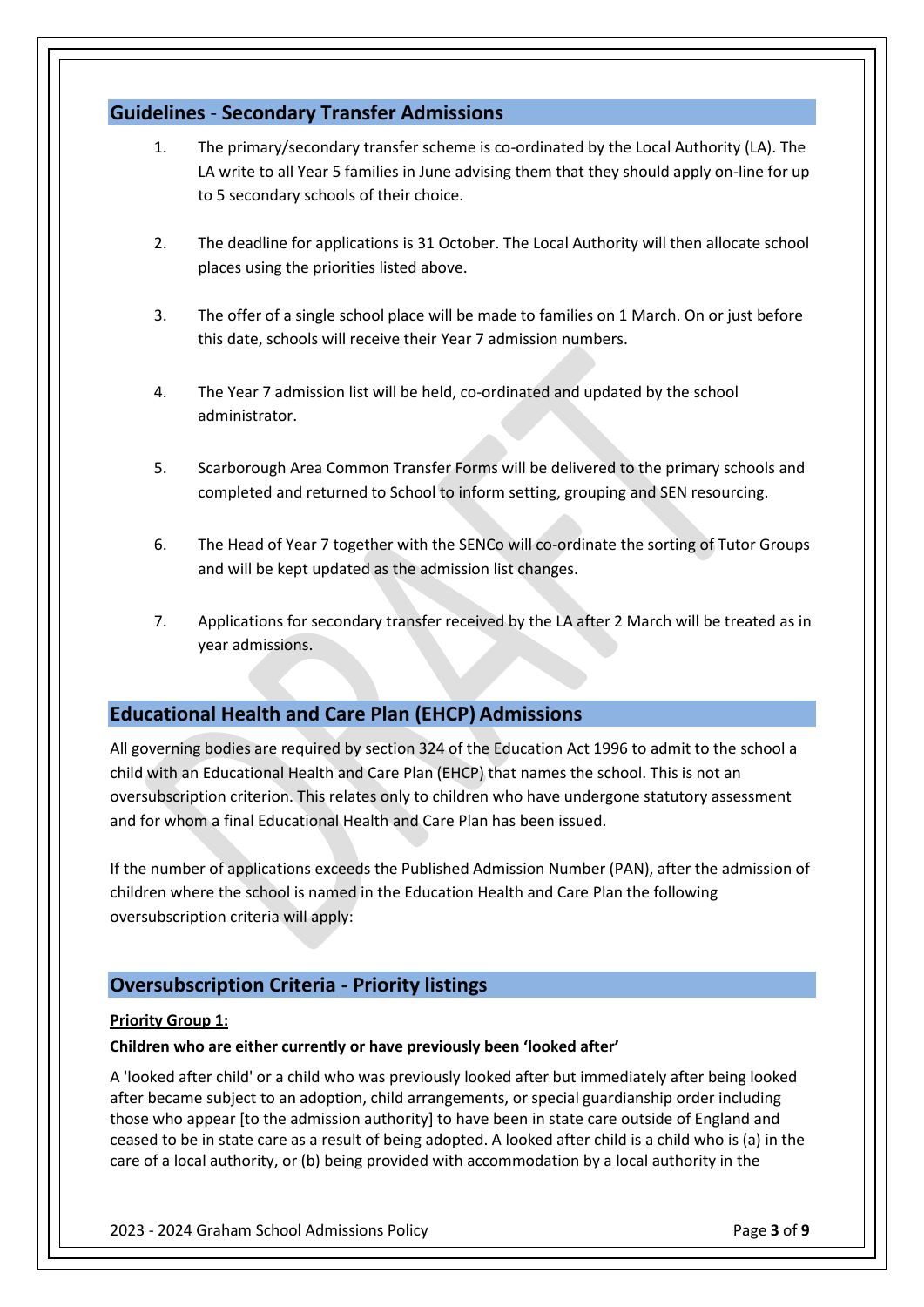exercise of their social services functions (see the definition in Section 22(1) of the Children Act 1989).

#### **Priority Group 2:**

Children the Authority considers have special social or medical reasons for admission.

We will only consider applications on social or medical grounds if they are supported by a professional recommendation from a doctor, social worker, or other appropriate professional. The supporting evidence should set out the particular social or medical reason(s) why the school in question is the most suitable school and the difficulties that would be caused if the child had to attend another school. Panels of professionally qualified people will consider all applications made under priority group 2.

#### **Priority Group 3:**

Children living within the normal area of the school. (Refer to tie break)

#### **Priority Group 4:**

Children of staff at the school.

Priority in this oversubscription criteria is given in either or both of the following circumstances: a) Where a member of staff has been employed at the school for more than two years at the time when the admission to the school is made, and/or b) the member of staff has been recruited to fill a demonstrable skill shortage.

#### **Priority Group 5:**

Children living outside the normal area of the school. (Refer to tie break)

Children in higher numbered priority groups will be offered places ahead of those in lower numbered priority groups. All applications within each priority group will be considered equally (i.e. all applications, regardless of order of preference).

**Tie break:** If there are not enough places for all the children in one of these priority groups, we will give priority first to those with a sibling at the school in September 2022 (in all cases sibling refers to brother or sister, half brother or sister, adopted brother or sister, step brother or sister, or the child of the parent / carer's partner where the child for whom the school place is sought is living in the same family unit at the same address as that sibling ) and then to those living nearest the school.

If within a priority group there are not enough places for all those with a sibling at the school in September 2022, we will give priority to those children with a sibling living nearest the school. All distance measurements are based on the nearest route recognised by the County Councils electronic mapping system from a child's home address to school. The measurement is made from a fixed point within the dwelling, as identified by Ordnance Survey, to the nearest school entrance using footpaths and roads. The routes measured to determine the allocation of school places will be those recognised by the electronic mapping system used by the school admissions team.

If the distance tie-break is not sufficient to distinguish between applicants in a particular priority group a random allocation will be used.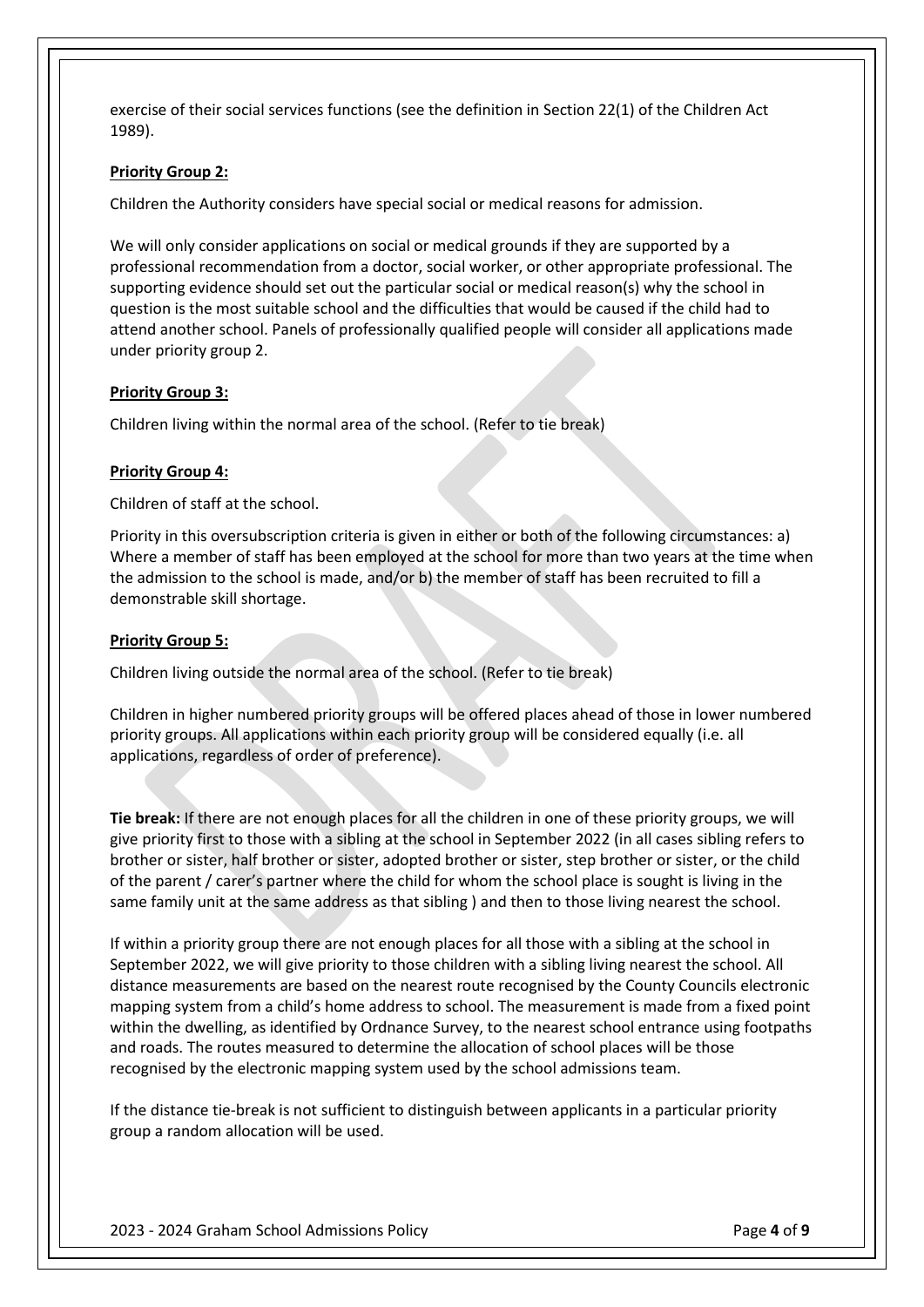# **RANDOM ALLOCATION PROCEDURE**

Random allocations are necessary where:

- 1. There is more than one applicant ranked equally according to the published admission rules and there are insufficient places available to allocate all of the equally ranked applicants.
- 2. This occurs where applicants are equidistant from a school because the usual method of measuring distance to the school results in two unrelated applicants having the same distance measurement. Each random allocation event only holds for the allocation of the currently available school place. On any waiting list the remaining applicants remain equally ranked and any further place is offered as the result of a further random exercise. In making a random allocation it is important that there is scrutiny from a person who is not involved in the allocation process.

### **DEFINITION OF ROLES**

Independent Scrutineer (IS) – this is a person who ensures the process is carried out in a correct and transparent way. The IS must be independent of the school for which the allocation is to be made and also must be independent of the Council's Admissions and Transport team. Admissions Officer (AO) – this is an officer from the Council's Admissions and Transport team who is responsible for carrying out the administration of the random allocation procedure and recording the results, under the scrutiny of the IS. Person who makes the draw  $(P)$  – this must be a person independent of the school for which the allocation is to be made and must be a person who is not part of the Council's Admissions and Transport team.

# **PROCESS TO BE FOLLOWED**

**N.B. This entire process is to be carried out in sight of, and under the scrutiny of, the IS** 

- 1. The AO allocates each pupil to be included in the draw a number and records it on the 'Random Allocation Cross Reference Sheet'. This is placed in a sealed envelope.
- 2. The AO prepares as many equal sized pieces of white paper as are necessary, which are numbered consecutively.
- 3. The AO folds each numbered sheet and seals them in identical envelopes, i.e. envelopes with no visibly identifiable differences.
- 4. The AO shuffles the envelopes and hands them to P who shuffles the envelopes again, picks one envelope and opens it.
- 5. The AO records the first number drawn on the 'Random Allocation Record sheet'.
- 6. If more than one place can be offered they continue to draw envelopes and record numbers until all of the available places are allocated.
- 7. The AO then opens the previously sealed envelope containing the 'Random Allocation cross reference sheet' and records the numbers drawn on the 'Random Allocation cross reference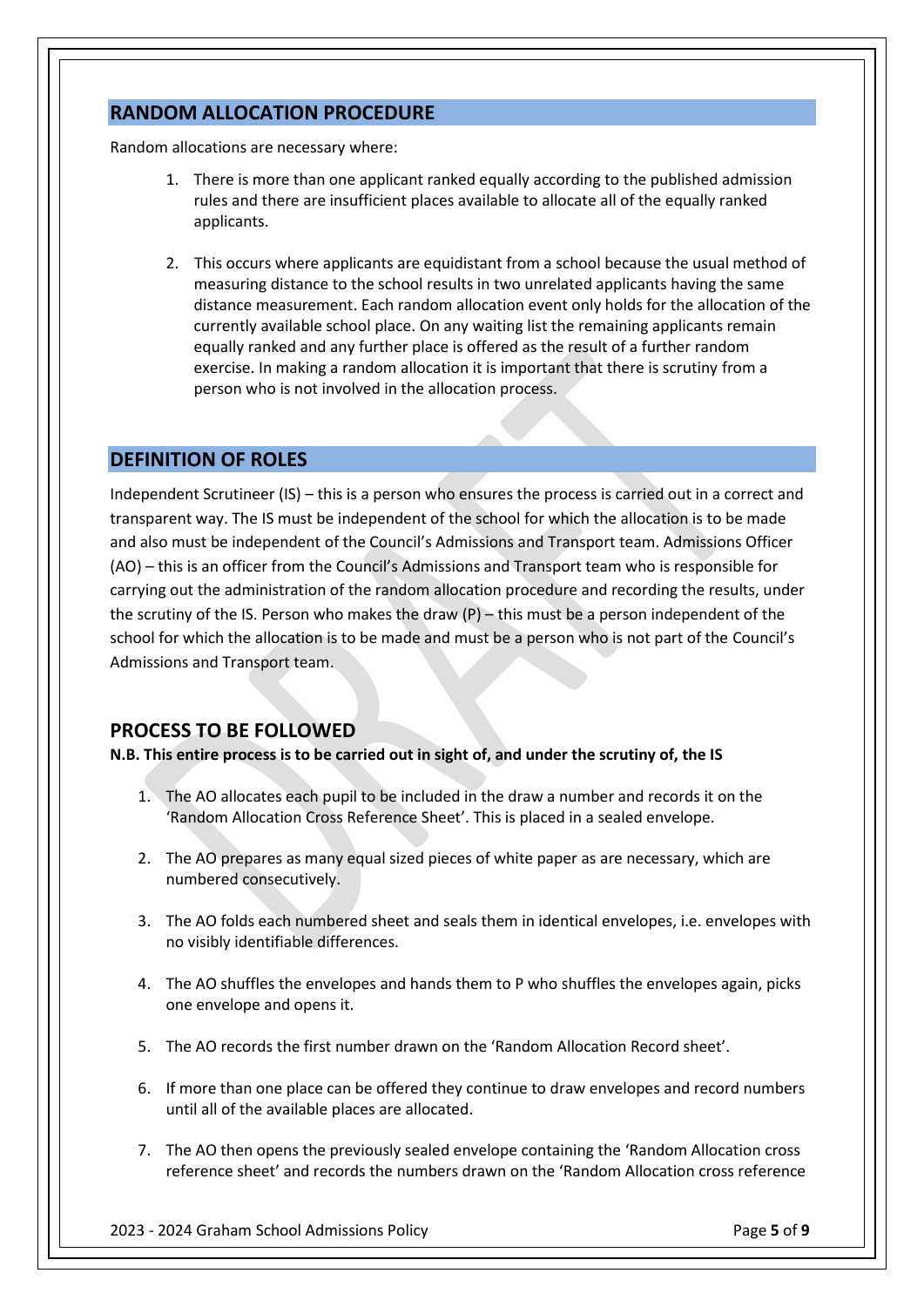sheet', marking clearly which child(ren) has(have) been allocated a place and which have not.

8. Once the process has been completed, the AO, IS and P should sign and date both the 'Random Allocation Record sheet' and the 'Random Allocation cross reference sheet' in order to certify that the procedure has been carried out correctly.

# **Appeals**

- 1. Applicants refused a place at the school have a statutory right of appeal. If a preference for a place at the school is refused, the applicant will be informed of the reasons and of their right of appeal. This right does not apply if they are allocated a place but it is not in their preferred year group.
- 2. Hope Sentamu Learning Trust subscribes to the North Yorkshire County Council's independent appeals procedure and any decision made under this admissions policy can be appealed using that process. Appeals are heard by an independent appeals panel and their decisions are legally binding in line with the School Admission Appeals Code.
- 3. Applicants will only be able to appeal once in any one school year unless, in exceptional circumstances, the admissions authority has accepted a second application because of a significant and material change in the circumstances of the parent/carer, child or school.

# **False Information**

Where an offer of a place has been made on the basis of fraudulent or intentionally misleading information, which has effectively denied a place to a child with a stronger claim, the offer of a place will be withdrawn.

# **Late Applications**

- 1. Applications received after the relevant closing date for applications of may be treated as 'late' applications – that is processed after all 'on- time' applications. In the secondary admissions round, applications will be treated as late from 01 November 2022.
- 2. Where possible, 'late' applications and changes of preference and/or circumstances will be treated as 'on-time' applications if:
	- a) this is accompanied by a satisfactory reason provided at the time of application; and
	- b) it can be accommodated within the timescales of the coordinated scheme and/or admissions authority's processes.
- 3. Late applications received after the offer day, but before the start of the school year will be processed using the same arrangements and criteria as 'on-time' applications, although the availability of places will depend on where places are still available as well as the preferences of applicants.
- 4. Late applications received after the first day of the school year will be considered as 'in-year' applications. However, these preferences, if unsuccessful, will be held on a waiting list until the end of the first term in line with 'on-time' applications.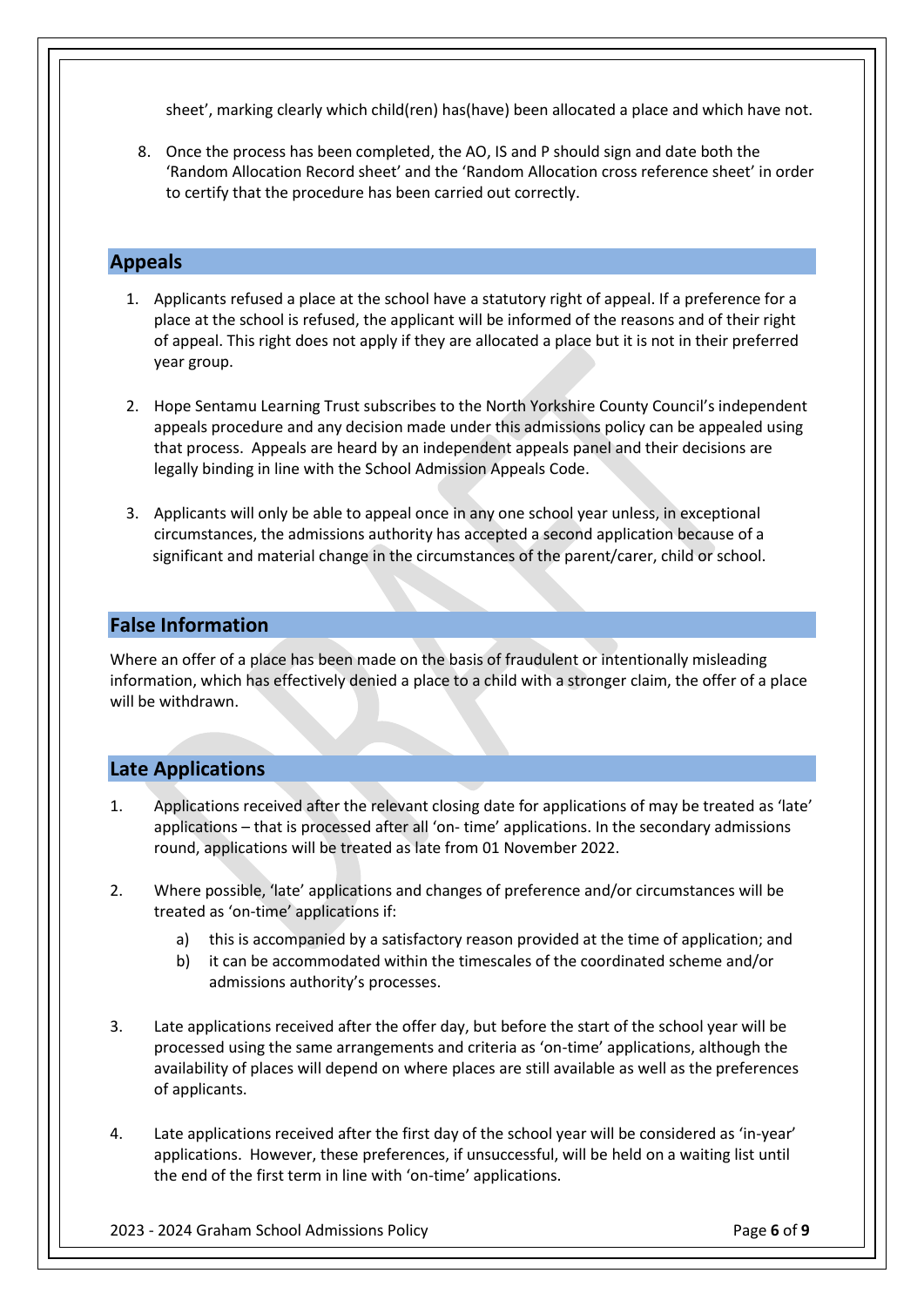# **Waiting List**

- 1. If a school is oversubscribed, a waiting list will be held from when offers have been made until 31 December 2023. After 31 December 2023, if there is still a waiting list, an 'in-year' waiting list is then held until the end of that school year. Beyond the first school year, refused preferences do not 'roll over' into future school years. Should applicants wish to remain on a waiting list for a future school year, they should submit a new application by 1 June in the relevant year.
- 2. A child's position on the list will be determined by the oversubscription criteria set out above and will reflect their current circumstances where these circumstances have been provided to the admissions authority. The list will also contain all other on-time and late preferences that have been refused or are requested. Should a place become available while the waiting list is in operation, a place will be made available to the applicant on the top of the waiting list on the day the place became available.
- 3. Applications may only be made once for each school year unless there has been a significant and material change in the circumstances of the parent/carer, child or school, which the admissions authority agrees requires a new application.
- 4. Being on a waiting list does not affect a parent/carer's right of appeal against an unsuccessful preference.

# **In-Year Admissions**

#### **Local Authority's Co-ordinated Admission Scheme**

Graham School participates in the Local Authority's Co-ordinated Admission Scheme for in-year admissions. If parents/carers wish to apply for a school place, applications can be made at: <https://www.northyorks.gov.uk/apply-place-primary-or-secondary-school>

Full details of North Yorkshire County Council's in-year admissions process is available at: <https://www.northyorks.gov.uk/changing-schools-and-year-applications>

- In-year admissions are those which occur outside of the normal admissions round. Families who wish to transfer children into the local authority or within the local authority must apply through the LA.
- Once a parent has preferenced Graham School and a place has been offered the LA Admissions Office will contact the school with details of the admission.
- The Head of Year will contact the child's current school to gain information and data regarding attainment, reason for transfer and details of any special needs.
- Once the admission has been received, details will be passed on to the relevant Head of

Year. The Headteacher/Principal may request further action regarding the admission or may wish to discuss the admission further with the LA.

The Head of Year will make initial contact with the family and arrange a pre-admission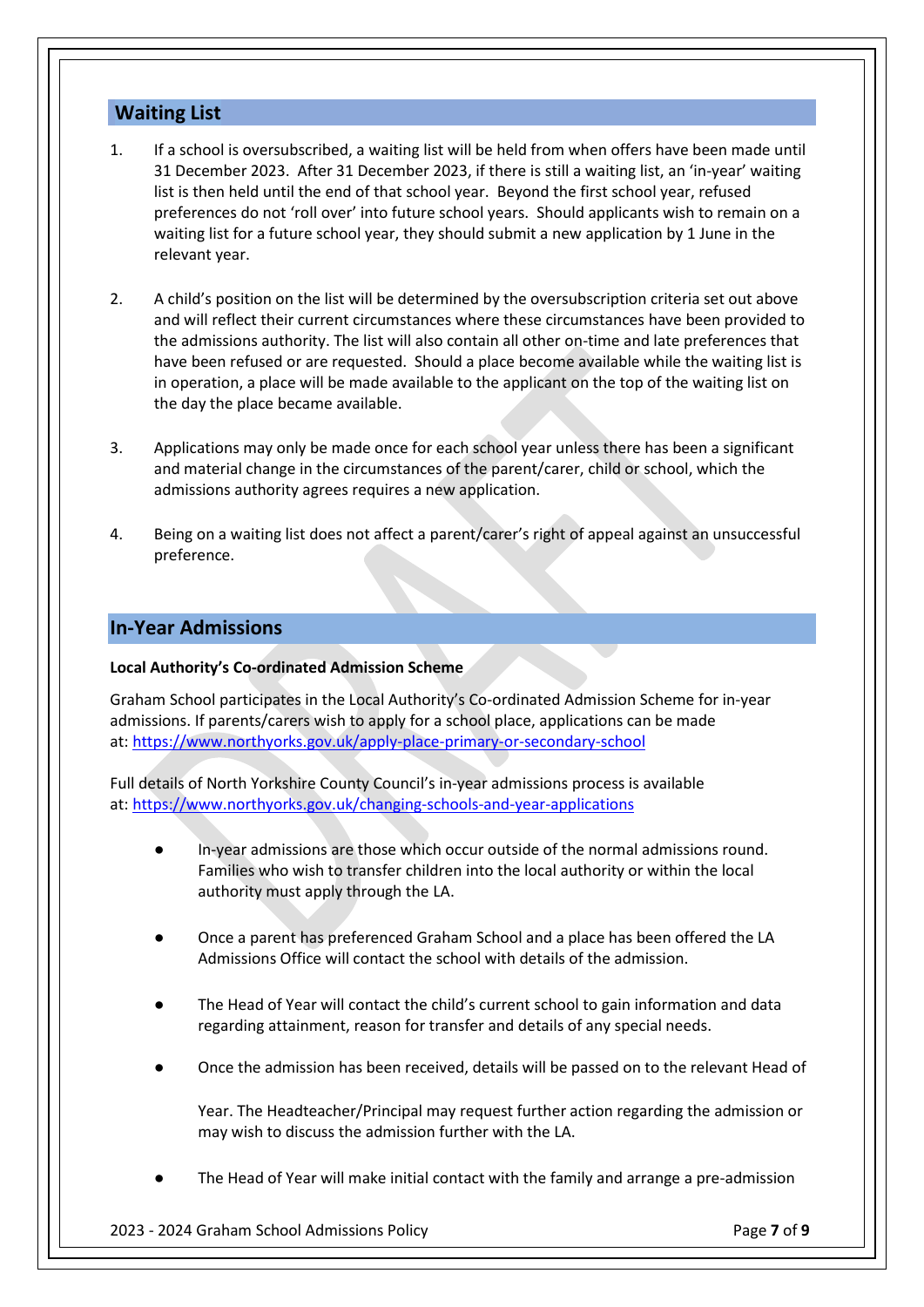meeting. This will involve a tour and a meeting to discuss Graham School's systems and procedures and any special arrangements. It may be appropriate for the Vice Principal or SENCo to be present at this meeting.

- Should the pre-admission meeting be deemed successful a date will be agreed for the student to attend an assessment session where assessments in English, Maths and Science will be completed. Heads of Faculty will allocate sets following the results of these tests.
- Following the assessments, an admission date will be set (this will normally be the next Monday). Should the pre-admission meeting be deemed un-successful the admission will be referred to the Headteacher/Principal.
- The child will be admitted once they have obtained Graham School uniform and school has received an Admission Form and all Declaration and Consent Forms. We should also normally receive a full student record from the previous school prior to admittance.
- The Head of Year will place the new student in a tutor group. The SENCo will arrange a Learning Passport, Teaching Assistant Support, intervention groups etc. (as appropriate).

### **In-Year Fair Access Protocol Admissions**

The IYFAP ensures that a collaborative group made up of representatives from local schools meet regularly to discuss the in-year transfer of students who have been excluded from another school, children who have challenging behaviour and those children who are transferring outside the normal admissions round and may find it difficult to secure a school place. From September 2020 this falls to the Locality Inclusion Panel.

The following are examples of children who may find it difficult to secure a school place and may be admitted through the IYFAP Locality Inclusion Panel:

- Children from the criminal justice system or Pupil Referral Units who need to be reintegrated into mainstream education;
- Children who have been out of education for 2 months or more;
- Children of Gypsies, Roma, Travellers, refugees and asylum seekers;
- Children who are homeless;
- Children with unsupportive family backgrounds for whom a place has not been sought;
- Children who are carers; and
- Children with special education needs, disabilities or medical conditions (but without a statement).

Graham School is a partner school and is represented on the IYFAP Locality Inclusion Panel.

The school may wish to bring to the attention of the Locality Inclusion Panel any genuine concerns

2023 - 2024 Graham School Admissions Policy Page **8** of **9**